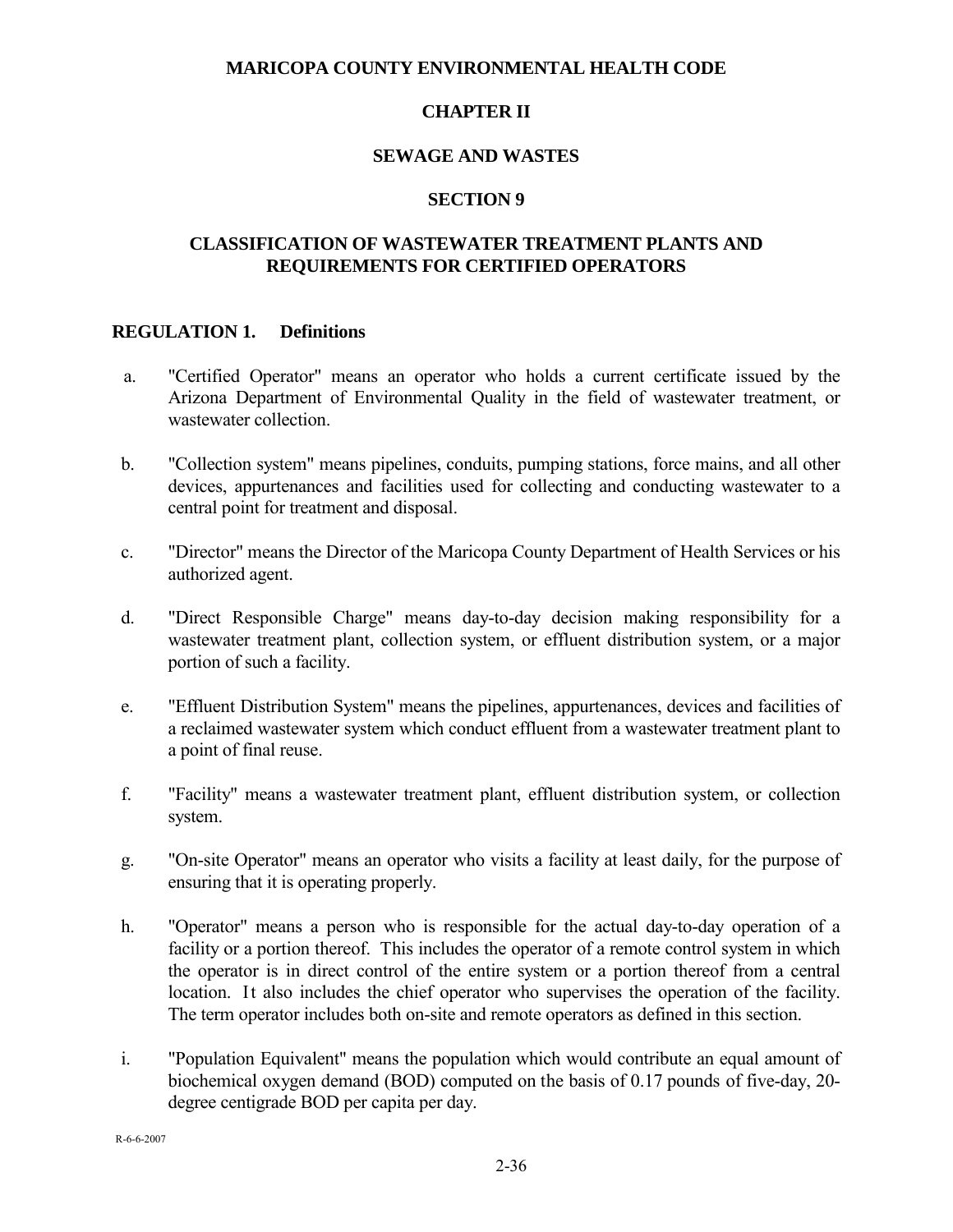- j. "Remote operator" means an operator who is not an on-site operator.
- k. "Wastewater Treatment Plant" means processes, devices and structures used for the purpose of treating or stabilizing wastewater or industrial waste and disposing of the effluent.

# **REGULATION 2. Exemptions**

Owners of the following facilities are exempt from the requirements of this section:

- a. "Non-Community" septic tanks and collection system discharging to "Non-Community" septic tanks.
- b. Any collection system serving a population of fewer than 2,500 persons which discharges into a facility which is operated by a certified operator.
- c. Any collection system serving a nonresident population and discharging into a collection system operated by a certified operator.
- d. Agricultural or industrial wastewater facilities used to treat, recycle, or impound industrial or agricultural wastes within the boundaries of the industrial or agricultural property.
- e. Industrial waste pretreatment facilities in which treated wastewater is released to a collection system or wastewater treatment plant which is regulated by these regulations.
- f. Facilities for treating industrial wastes which are not treatable by biological means.
- g. Wastewater treatment devices serving an individual home.

# **REGULATION 3. General Requirements**

- a. The owner or the purveyor of services shall utilize the services of a certified operator of the require classification for each facility for the purpose of assuring that the facility is operating properly. The certified operator shall have direct responsible charge of the operation of the wastewater treatment plant, or the collection or effluent distribution system. Any owner or purveyor who meets the requirements for certification may become certified as operator of the facility for which he has direct responsible charge. The Chief Operator or Superintendent in direct responsible charge shall be certified at the grade of the facility. Shift foremen or other operators in charge of the facility in the absence of the Chief Operator or Superintendent shall be certified at a grade no lower than one grade below the grade of the facility.
- b. It is the facility owner's responsibility to ensure that the name of the required certified operator is on file at all times with the Department. If the owner of a facility replaces the designated operator with another operator, the new operator shall be properly certified at the time he begins operation of the facility. The owner shall notify the Department in writing within ten days of the date of the replacement. The certified operator shall notify

R-11-6-1989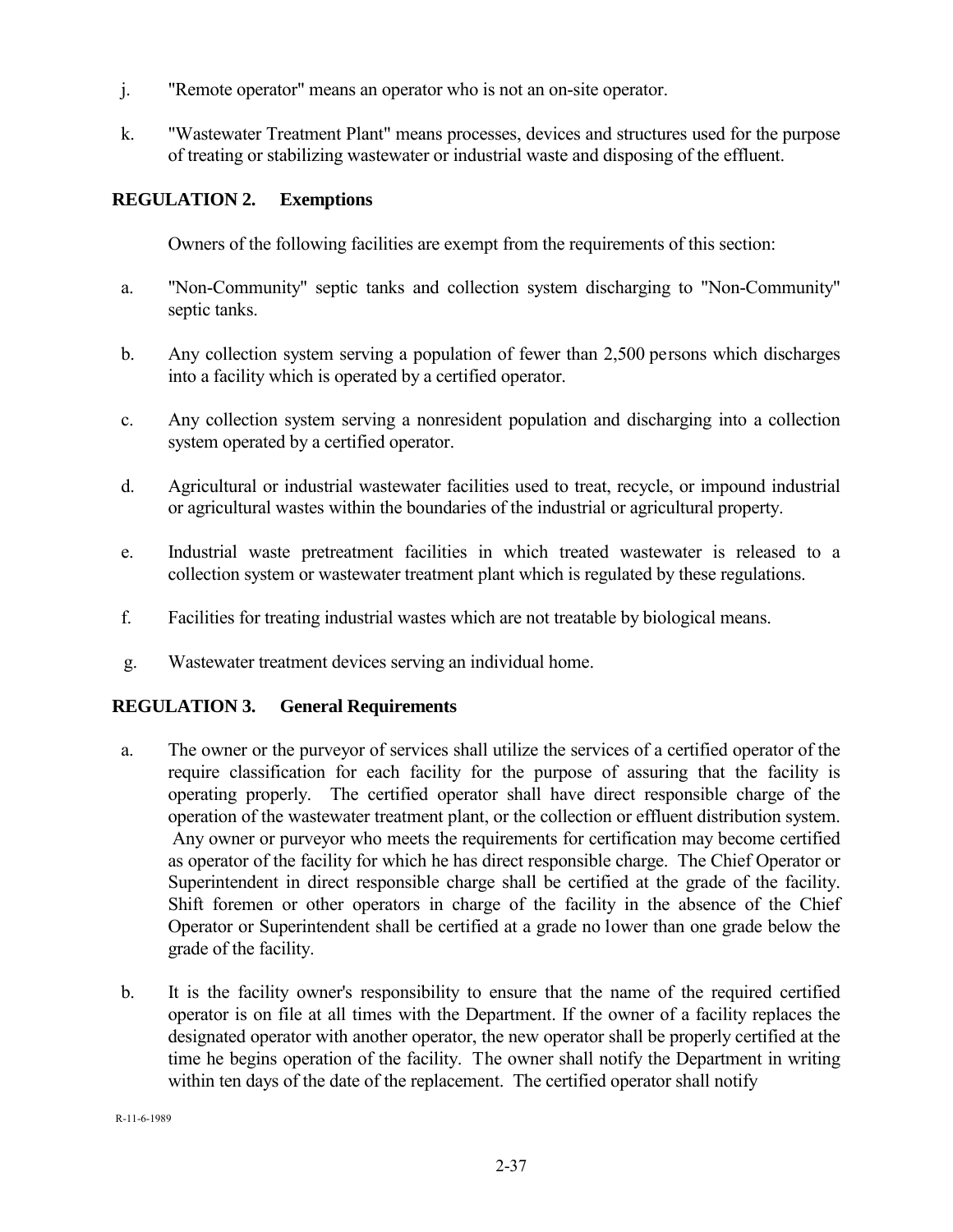the Department in writing within ten days of the date he ceases operation of a facility and within ten days after he commences operation of any facility.

- c. There are three types of facilities:
	- (1) Wastewater Treatment Plants,
	- (2) Collection Systems, and
	- (3) Effluent Distribution Systems.

All facilities shall be classified according to type of facility, population or population equivalent served, flow, and complexity of treatment as described in these regulations.

- d. There are four grades of classification, with grade-4 being the highest. T he Department may change the classification of a particular facility by reason of the incorporation in the facility of special features of design or characteristics more difficult to operate than usual, or by reason of wastewater unusually difficult to treat, or by reason of effluent reuse or other potential health factors. In multi-facility systems, each facility shall be classified according to complexity and the total population or population equivalent served or flow rate.
- e. A person holding certification in any particular type and grade is permitted to operate all facilities in that particular type and grade and any lower grade.
- f. Each facility requires the services of an on-site operator certified at the grade of the facility. An operator may operate one or more facilities as a remote operator under the following conditions:
	- (1) The remote operator is certified at or above the grade of the facility.
	- (2) Each facility, except a grade-1 facility, has an on-site operator certified at a level no lower than one grade below the grade of the facility. A grade-1 facility requires an on-site representative, who is not required to be certified.
	- (3) The remote operator personally instructs the on-site operator or representative in proper operation and maintenance of each facility, provides him with written instructions, and assures that adequate records are kept.
	- (4) The remote operator provides the on-site operator or representative with a telephone number or numbers at which he can be reached at all times.
	- (5) The remote operator resides no more than three hours travel time from any facility which he serves as remote operator.
	- (6) The facility operated by the remote operator is operating in compliance with all applicable regulations.
	- (7) The remote operator personally inspects a f acility as often as necessary to assure proper operation and maintenance, but in no case less than the following: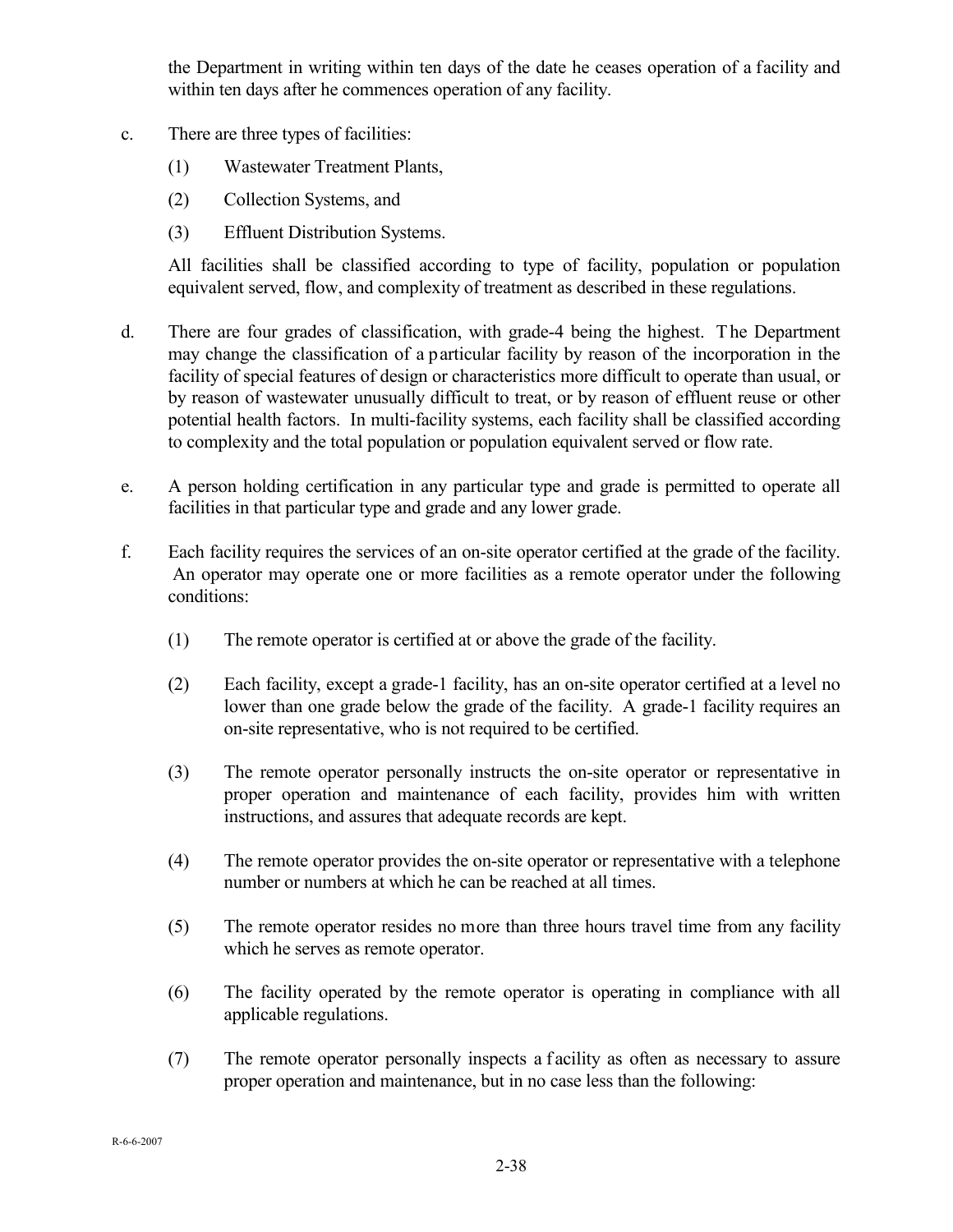- (a) Grade-1 wastewater treatment plants monthly.
- (b) Collection systems serving fewer than 2,500 people bimonthly.
- (c) Grade-2 wastewater treatment plants serving less than 1,000 pe ople weekly.
- (d) Grade-2 wastewater treatment plants serving greater than 1,000 people, and all grade-3 and grade-4 wastewater treatment plants - daily.
- g. The owner or the purveyor of services for any facility is in violation of this section if the facility is operated in a manner which violates County or State Rules and Regulations for the protection of water quality and the environment.

## **REGULATION 4. Classification of Wastewater Treatment Plants, Collection Systems, and Effluent Distribution Systems**

- a. Treatment plants shall be classified according to population equivalent served, flow, degree of hazard to public health, type of facility and degree of treatment, as specified in this section.
	- (1) Grade-1 includes:
		- (a) Stabilization ponds serving fewer than 2,000 persons and treating a flow of 200,000 gallons per day or less.
		- (b) Any wastewater treatment facility not designated as grade-2-3, or 4.
	- (2) Grade-2 includes:
		- (a) Stabilization ponds serving more than 2,000 pe rsons or treating a flow greater than 200,000 gallons per day, and
		- (b) All aerated lagoons, and
		- (c) All facilities employing biological treatment based upon the activated sludge principle, or trickling filters, designed to serve a population equivalent of fewer than 5,000 persons and treating a flow of 500,000 gallons per day or less, except as provided in Paragraph a.(3) (c) of this regulation.
	- (3) Grade-3 includes:
		- (a) All facilities employing biological treatment based upon the activated sludge principle designed to serve a population equivalent of 5,000 t o 20,000 persons or treating a flow between 500,000 and 2,000,000 gallons per day, and
		- (b) All facilities employing trickling filtration designed to serve a population equivalent of 5,000 to 25,000 persons, or treating a flow between 500,000 and 2,500,000 gallons per day, and
		- (c) Variations of activated sludge requiring specialized knowledge including, but not limited to, contact stabilization and sequencing batch reactors